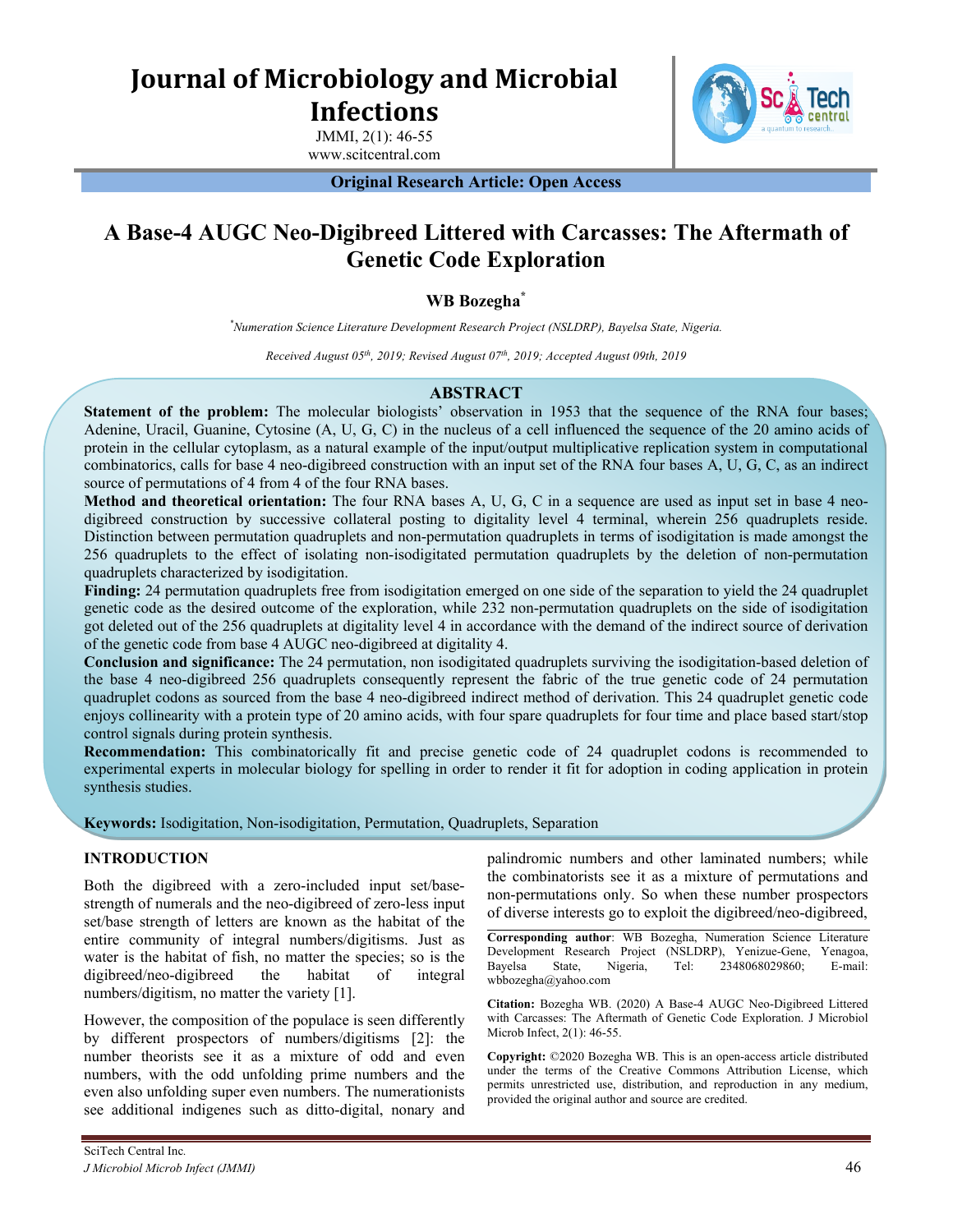they leave behind different kinds of rejected number categories after making their selective extractions. We are concerned with the outcome of the exploitation of the neodigibreed of zero less input set/base-strength of A, U, G, C for permutations by the combinatorists for the construction of the genetic code for their molecular biology clients. What we shall find as litters in a neo-digibreed is of much importance to the quality of the genetic code in terms of fabric and structure [3].

| DEFINITIONS,       | <b>ILLUSTRATIONS</b> | <b>AND</b> |
|--------------------|----------------------|------------|
| <b>ANNOTATIONS</b> |                      |            |

#### **Definitions**

**Carcasses:** Worthless remains and discarded.

**Combination:** A group of things chosen from a larger number of dissimilar things without regard to order in the group.

**Digitism:** Digital composition of a number or the set of letters in code words.

**Iso-digitism:** Is the condition in a digitism whereby one or more digits/letters are repeated.

**De-isodigitation:** Is the elimination or removal of digitisms affected by isodigitism.

**Digibreed:** Is number population in sequence to a specified digitality generated by successive collateral posting of a given base strength in which zero is included.

**Digitality:** Is number of digits in a number or letters in digitism.

**Neo-digibreed:** Is a digibreed whose base-strength is zeroless and consists of letters or numerals.

**Permutations:** Is anyone of the possible dissimilar things taken all (full-set selection) or some (subset selection) at a time can be arranged in which order is important.

#### **ILLUSTRATIONS**

Super even numbers include 2, 4, 8, 16, 32, 64…They are represented by the domiciliary formula  $2^n$ , where  $n \ge 1$  and integral. The somatic ratio of a sequence of them is 2n. Their progression is easily freed from the enfolding parent even number sequence by the formula where  $n/2-1$ , where n is the super even number in flight, and  $n/2-1$  is the flight interserial that is the over flight pace to reach the next super even number. The casualties here are the even numbers [3].

#### **Ditto-digital numbers**

At digitality 4, they run from 0001 through 5050 to 9999. In numeration literature they are called Titus numbers, named after a friend of the author.

#### **Nonary numbers**

At digitality 4, they run from 0099 through 1188 to 9900. In numeration literature they are called Gilbert numbers, named after a relation of the author.

## **Palindromic numbers**

Examples include 0990, 1881…7227, 9009. They retain their magnitude in opposite views. Their other two names are laminated numbers and sandwich numbers.

All the above and many more categories of numbers reside in the digibreed as a matter of nativity.

#### **Annotations**

**Input/output format:** In the first place, divine creation is the supreme example of the input/output format. The spoken word of God as input, and the resulting creation, the manifestation of matter, as the output material in the form of quantity (seen or unseen). It is the infrastructure for permutations and combinations. The genetic code is a striking natural example of a quantitative system featuring the input/output format and goes along with permutations in productivity and textural identity characterized by nonisodigitism. Input/output format is patronized by procreation in animal and plant life. Thus yam planted and yam harvested are the same in kind [4].

Other characteristics include sameness of size of input set digitism and output material digitism, e.g. mango fruit harvested. In permutation, non-isodigital input set must yield non-isodigital output material digitisms. Also there is always a multiplication in numerical quantity in output relative to the input set either in terms of size (yam) or number (grains) and in permutations, factorial n! For input set of n units (digits), i.e., nPn=n! accompanied by diversification of the input set sequence.

## **Textural subpopulations of numbers (digitisms)**

The general number population can be subdivided into three subpopulations on textural basis: namely, total isodigitals, partial isodigitals and non-isodigitals.

In total isodigitals, all the digits of digitism are repetitions of one particular digit, e.g. 1111, 2222, 33. In partial isodigitals, some of the digits of digitism are repetitions of one or more digits, e.g. 5050, 122, 211 or the series 1, 10, 100, 1000…

The non-isodigitals have no repetition of any digits in their digitisms, e.g. 12, 314, 4321. A number of these textural subpopulations of numbers serve special interests in Numeration and Combinatorics. For instance, the partial isodigital series 1, 10, 100, 1000…known as Incremental Digitality Counts (IDCs) in Numeration are used in meridian place location and as meridian place values in the organization of the entire number population of whatever base-strength. Similarly, the non-isodigital subpopulation of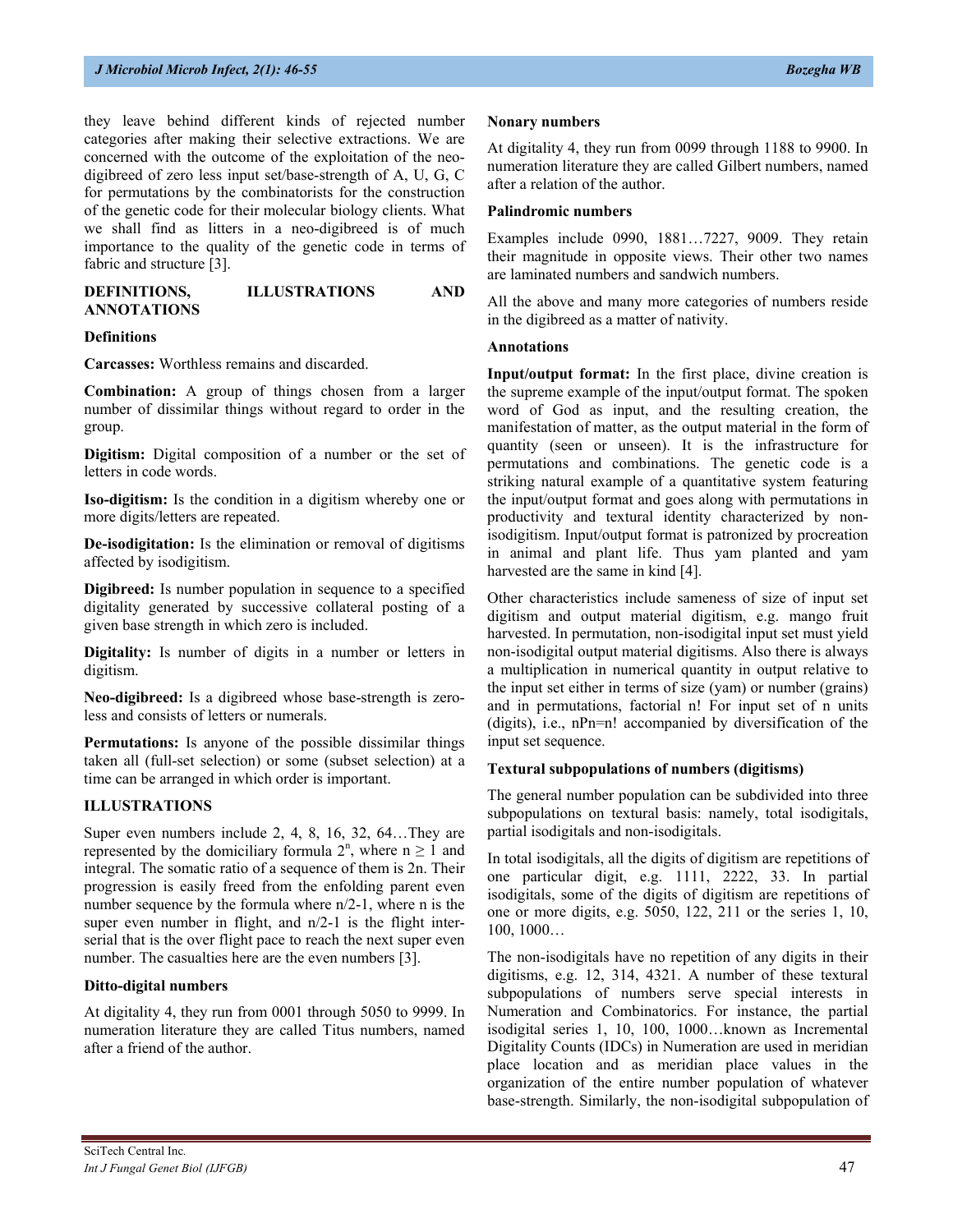numbers is what combinatorics uses in fixing or computing the factorial complements for permutations and combinations for all specifications of set (n) and selection (r) and  $_4G_4$ , i.e., full-set selection 4 for genetic code construction. So the texture of the fabric of the true genetic code as an example of permutation can only be made up of non-isodigital formations of A, U, G, C per formation and not otherwise as in the 64 triplet degenerate code which includes 40 isodigital triplets (4 total and 36 partial) [5].

## **MATERIALS AND METHODS**

#### **Materials**

The materials consist of the four RNA nucleotide bases A, U, G, C. The method employs base crossing involving successive collateral posting of the four bases in elongated Punnett Square to digitality level 4 in parity with the input set 4 in digitality for maturity of output material as shown in **Chart 1** at digitality 4 between lines 22-85, which represents a neo-digibreed of zero-less base 4 strength.

The genetic code exploration proper is only centred in digitality 4 region wherein the non-permutations are all crossed out to leave a residue of 24 quadruplet permutation codons for the structure of the true natural genetic code designed for protein synthesis. Nevertheless, nonpermutations in the premature digitalities 2 and 3 regions are also crossed out, thereby bringing carcasses that litter the length and breadth of the entire neo-digibreed that is the treasure-trove of the true genetic code.

## **Method**

The method comprises implanting a sequence of the four nucleotide bases AUGC as input set in a Punnett Square **Chart 1** and carrying out successive collateral posting until digitality 4 is accomplished. Digitisms with repeated letters (bases) are identified as non-permutations in digitality 4 as well as the premature digitalities of 2 and 3 and are crossed out as seen in **Chart 1**. This leaves a residue of permutations: 24 quadruplets in digitality 4 and also 24 triplets in digitality 3 and 12 doublets in digitality 2.

|  | <b>Chart 1</b> . Derivation of 24-quadruplet genetic code from 4 RNA bases, A, U, G, C using Punnett Square with de-isodigitation |  |  |  |  |  |
|--|-----------------------------------------------------------------------------------------------------------------------------------|--|--|--|--|--|
|  | (Indirect method of Base 4 A, U, G, C Neo-digibreed to digitality level 4 and subjected to de-isodigitation.                      |  |  |  |  |  |

| Corridor                    |                |                | <b>OUTPUT</b>                  |                |                | Output no. of permutations per line per digitality |                          |                     |
|-----------------------------|----------------|----------------|--------------------------------|----------------|----------------|----------------------------------------------------|--------------------------|---------------------|
| <b>INPUT</b>                | $\mathbf{A}$   | $\mathbf{U}$   | $\mathbf G$                    | $\mathbf{C}$   | Line no.       | <b>Digitality 2</b>                                | <b>Digitality 3</b>      | <b>Digitality 4</b> |
| $\mathbf{A}$                | AA             | AU             | AG                             | AC             | $\overline{2}$ | 3                                                  |                          |                     |
| U                           | <b>UA</b>      | <b>UU</b>      | <b>UG</b>                      | <b>UC</b>      | 3              | 3                                                  |                          |                     |
| $\mathbf G$                 | GA             | GU             | GG                             | GC             | $\overline{4}$ | 3                                                  |                          |                     |
| $\mathbf C$                 | CA             | CU             | CG                             | cc             | 5              | 3                                                  |                          |                     |
| Valid total no. of duplexes | $\overline{3}$ | $\overline{3}$ | $\overline{3}$                 | $\overline{3}$ |                | 12                                                 |                          |                     |
| per col.                    |                |                |                                |                |                |                                                    |                          |                     |
| AA                          |                |                | AAAAAUAAG AAC                  |                | 6              |                                                    | $\overline{\phantom{a}}$ |                     |
| AU                          |                |                | AUAAUU-AUG AUC                 |                | $\overline{7}$ |                                                    | $\overline{2}$           |                     |
| AG                          |                |                | AGAAGU AGGAGC                  |                | 8              |                                                    | $\overline{2}$           |                     |
| AC                          |                |                | ACAACU ACG ACC                 |                | 9              |                                                    | $\overline{2}$           |                     |
| <b>UA</b>                   |                |                | <b>UAAUAUUAG UAC</b>           |                | 10             |                                                    | $\overline{2}$           |                     |
| <b>UU</b>                   |                |                | <b>UUAUUUUUGUUC</b>            |                | 11             |                                                    |                          |                     |
| <b>UG</b>                   |                |                | <b>UGA<del>UGUUGG</del>UGC</b> |                | 12             |                                                    | $\overline{2}$           |                     |
| <b>UC</b>                   |                |                | UCA UCUUCG UCC                 |                | 13             |                                                    | $\overline{2}$           |                     |
| GA                          |                |                | <b>GAAGAUGAGGAC</b>            |                | 14             |                                                    | 2                        |                     |
| GU                          |                |                | GUAGUUGUGGUC                   |                | 15             |                                                    | $\overline{2}$           |                     |
| GG                          |                |                | GGAGGUGGGGGC                   |                | 16             |                                                    |                          |                     |
| ${\rm GC}$                  |                |                | <b>GCA GCU GCGGCC</b>          |                | 17             |                                                    | 2                        |                     |
| CA                          |                |                | CAACAUCAGCAC                   |                | 18             |                                                    | $\overline{2}$           |                     |
| CU                          |                |                | <b>CUACUUCUGCUC</b>            |                | 19             |                                                    | $\overline{2}$           |                     |
| CG                          |                |                | CGACGU <del>CGGCGC</del>       |                | 20             |                                                    | $\overline{2}$           |                     |
| $_{\rm CC}$                 |                |                | <b>CCACCUCCGCCC</b>            |                | 21             |                                                    |                          |                     |
| Valid total no. of triplets | 6              | 6              | 6                              | 6              |                |                                                    | 24                       |                     |
| per column                  |                |                |                                |                |                |                                                    |                          |                     |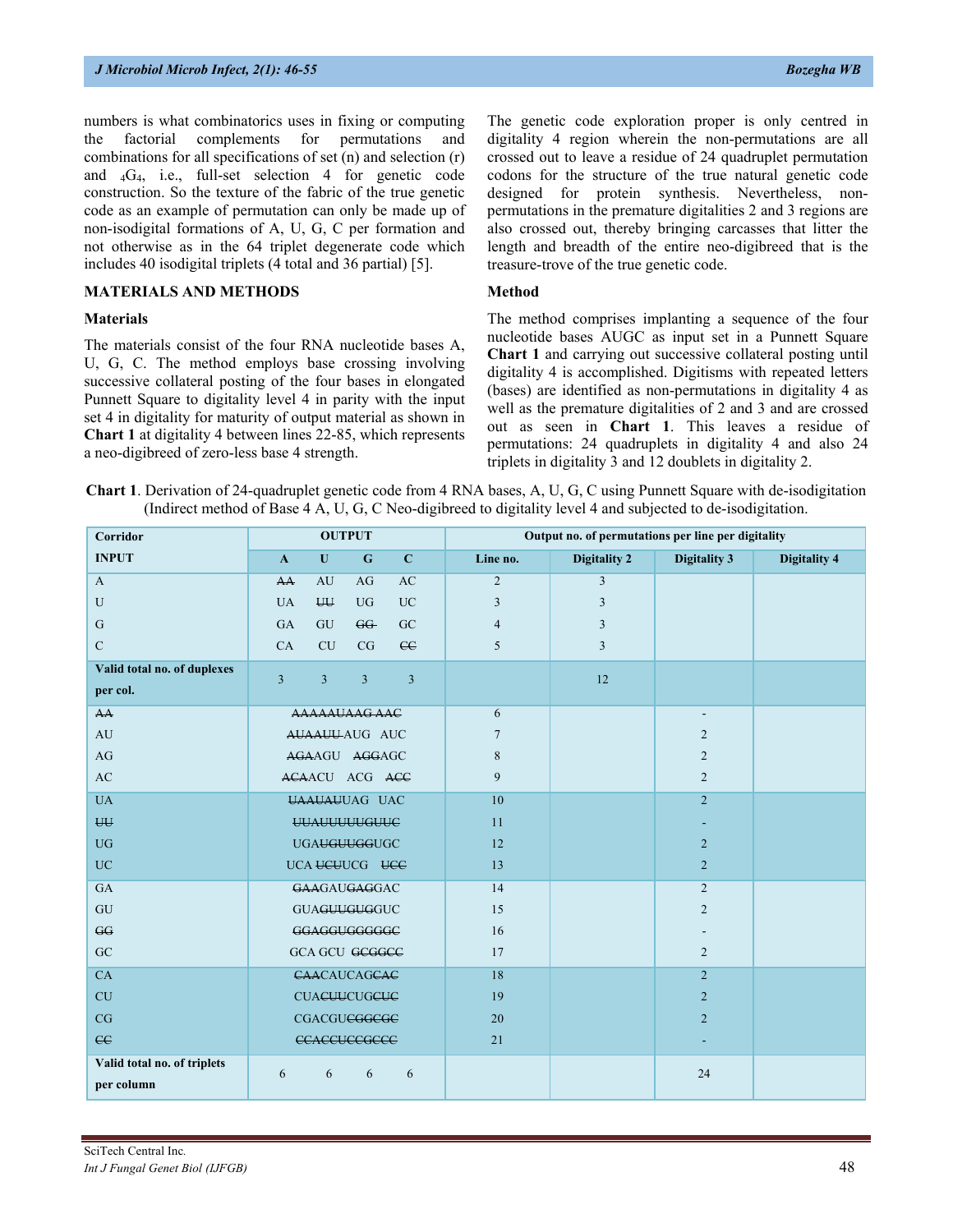## *J Microbiol Microb Infect, 2(1): 46-55 Bozegha WB*

The latter two categories being premature are discarded, so that only the 24 permutation quadruplets of digitality 4 are gathered as the treasure of the genetic code exploration in the neo-digibreed as depicted in **Chart 1**. Base 4 A, U, G, C neo-digibreed under exploitation for Genetic Code resource.

The 24 permutation quadruplets surviving de-isodigitation of digitality level 4 in **Chart 1** represent the 24 quadruplet genetic code as presented in **Table 1**.

| S/N                     | Output      | <b>Source (Chart 1)</b>           | <b>Remarks</b>              |
|-------------------------|-------------|-----------------------------------|-----------------------------|
| $\mathbf{1}$            | <b>AUGC</b> | Line 28 Col 4                     |                             |
| $\overline{c}$          | <b>AUCG</b> | ,<br>29<br>,<br>3                 |                             |
| $\overline{\mathbf{3}}$ | <b>AGUC</b> | ,<br>31<br>,<br>$\overline{4}$    |                             |
| $\overline{4}$          | <b>AGCU</b> | ,<br>, ,<br>34<br>$\overline{2}$  |                             |
| 5                       | <b>ACUG</b> | ,<br>35<br>,<br>$\overline{3}$    |                             |
| 6                       | <b>ACGU</b> | ,,<br>36<br>,<br>$\overline{2}$   |                             |
| $\overline{7}$          | <b>UAGC</b> | ,,<br>40<br>,<br>$\overline{4}$   |                             |
| 8                       | <b>UACG</b> | ,<br>41<br>,<br>$\overline{3}$    |                             |
| 9                       | <b>UGAC</b> | ,<br>46<br>,<br>$\overline{4}$    |                             |
| 10                      | <b>UGCA</b> | 49<br>,,<br>, ,<br>$\mathbf{1}$   |                             |
| 11                      | <b>UCAG</b> | ,,<br>50<br>,<br>$\overline{3}$   | Representing the valid 24   |
| 12                      | <b>UCGA</b> | ,<br>52<br>,<br>$\mathbf{1}$      | permutation quadruplets of  |
| 13                      | <b>GAUC</b> | ,,<br>55<br>,<br>$\overline{4}$   | the Genetic Code, valid for |
| 14                      | <b>GACU</b> | ,,<br>57<br>,<br>$\overline{2}$   | coding application upon     |
| 15                      | <b>GUAC</b> | 58<br>,,<br>,<br>$\overline{4}$   | correct spelling in full    |
| 16                      | <b>GUCA</b> | ,,<br>,<br>61<br>$\mathbf{1}$     |                             |
| 17                      | <b>GCAU</b> | ,<br>66<br>,<br>$\overline{2}$    |                             |
| 18                      | <b>GCUA</b> | ,,<br>67<br>, ,<br>$\overline{1}$ |                             |
| 19                      | <b>CAUG</b> | ,,<br>71<br>,<br>3                |                             |
| 20                      | CAGU        | ,,<br>72<br>,<br>$\overline{2}$   |                             |
| 21                      | <b>CUAG</b> | ,,<br>74<br>,<br>$\overline{3}$   |                             |
| 22                      | <b>CUGA</b> | ,,<br>76<br>, ,<br>$\mathbf{1}$   |                             |
| 23                      | <b>CGAU</b> | ,,<br>78<br>,<br>$\overline{2}$   |                             |
| 24                      | <b>CGUA</b> | ,,<br>,<br>79<br>$\mathbf{1}$     |                             |
| Total                   | 24          |                                   |                             |

| Table 1. The new 24 quadruplet genetic code as derived from Chart 1. |  |  |  |  |
|----------------------------------------------------------------------|--|--|--|--|
|----------------------------------------------------------------------|--|--|--|--|

Base 4 AUGC neo-digibreed genetic code exploration/litters analysis is done as shown in **Chart 2**.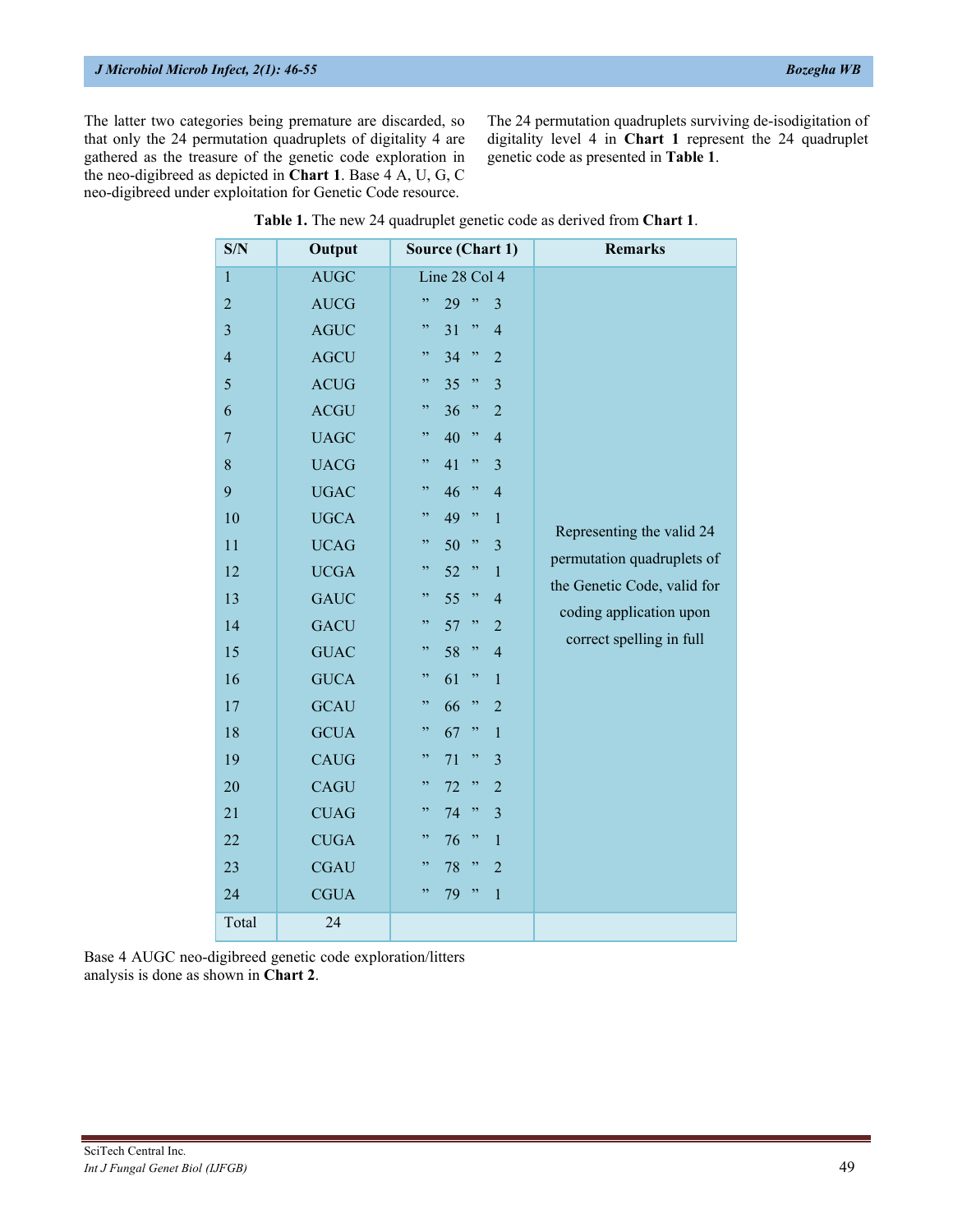|                                   |                                                                                |                                                |                   |                 |              |                     |                  |                                                 | <b>Analysis</b>          |              |              |                  |              |                    |              |                |
|-----------------------------------|--------------------------------------------------------------------------------|------------------------------------------------|-------------------|-----------------|--------------|---------------------|------------------|-------------------------------------------------|--------------------------|--------------|--------------|------------------|--------------|--------------------|--------------|----------------|
|                                   |                                                                                |                                                |                   |                 |              |                     |                  | <b>Number Category/Digitism/Locale/Occupant</b> |                          |              |              |                  |              |                    |              |                |
|                                   |                                                                                |                                                |                   |                 | Codons       |                     |                  |                                                 |                          |              |              | <b>Carcasses</b> |              |                    |              |                |
|                                   | Digibreed/Columns<br>$\mathbf G$<br>$\mathbf U$<br>$\mathbf C$<br>$\mathbf{A}$ | L/No<br>$\mathbf{1}$                           |                   |                 |              | <b>Permutations</b> |                  | <b>Non-Permutations</b>                         |                          |              |              |                  |              |                    |              |                |
|                                   |                                                                                |                                                | Non-Isodigitals   |                 |              |                     |                  | Partial<br><b>Total Isodigitals</b>             |                          |              |              |                  |              |                    |              |                |
|                                   |                                                                                |                                                |                   |                 |              |                     | TL               |                                                 |                          |              |              |                  |              | <b>Isodigitals</b> |              | T              |
|                                   |                                                                                |                                                | $\mathbf{A}$      | $\mathbf{U}$    | $\mathbf G$  | $\mathbf C$         |                  | $\mathbf{A}$                                    | $\mathbf U$              | $\mathbf G$  | $\mathbf C$  | $\mathbf{A}$     | $\mathbf U$  | $\mathbf G$        | $\mathbf C$  |                |
| $\mathbf{A}$                      | AU<br>AG<br>AC<br>AA                                                           | $\overline{2}$                                 |                   | $\mathbf{1}$    | $\mathbf{1}$ | $\mathbf{1}$        | 3                |                                                 |                          |              |              |                  |              |                    |              | $\mathbf{1}$   |
| U                                 | <b>UU</b><br><b>UG</b><br><b>UC</b><br><b>AU</b>                               | 3                                              | $\mathbf{1}$      |                 | $\mathbf{1}$ | $\mathbf{1}$        | 3                | $\mathbf{1}$                                    |                          |              |              |                  |              |                    |              | 1              |
| G                                 | <b>GA</b><br>GU<br>GG- GC                                                      | $\overline{4}$                                 | $\mathbf{1}$      | $\mathbf{1}$    |              | $\mathbf{1}$        | 3                |                                                 | $\mathbf{1}$             | 1            |              |                  |              |                    |              | 1              |
| $\mathbf C$                       | <b>CU</b><br>CG<br>$\epsilon$<br>CA                                            | 5                                              | $\mathbf{1}$      | $\mathbf{1}$    | $\mathbf{1}$ | 1                   | 3                |                                                 |                          |              | 1            |                  |              |                    |              | 1              |
| <b>Total</b>                      | $\overline{3}$<br>$\overline{3}$<br>$\overline{3}$<br>$\overline{3}$           |                                                | $\overline{3}$    | $\overline{3}$  | 3            | 3                   | 12               |                                                 |                          |              |              |                  |              |                    |              | $\overline{4}$ |
| AA                                | <b>AAAAAUAAGAAC</b>                                                            | 6                                              |                   |                 |              |                     | $\theta$         |                                                 |                          |              |              |                  |              | $\mathbf{1}$       | $\mathbf{1}$ | $\overline{4}$ |
| $\mathbf{U}$                      | <b>AUAAUU AUG AUC</b>                                                          | 7                                              |                   |                 | $\mathbf{1}$ | $\mathbf{1}$        | $\overline{2}$   | 1                                               |                          |              |              | $\mathbf{1}$     | $\mathbf{1}$ |                    |              | $\overline{2}$ |
| <b>AG</b>                         | AGA AGU AGG AGC                                                                | 8                                              |                   | $\mathbf{1}$    |              | $\mathbf{1}$        | $\overline{2}$   |                                                 |                          |              |              | 1                | $\mathbf{1}$ | 1                  |              | $\overline{2}$ |
| AC                                | <b>UCA UCU ACG ACC</b>                                                         | 9                                              |                   | $\mathbf{1}$    | $\mathbf{1}$ |                     | $\overline{2}$   |                                                 |                          |              |              | $\mathbf{1}$     |              |                    |              | $\overline{2}$ |
| <b>UA</b>                         | <b>UAAUNU UAG UAC</b>                                                          | 10                                             |                   |                 | $\mathbf{1}$ | $\mathbf{1}$        | $\overline{2}$   |                                                 |                          |              |              |                  | $\mathbf{1}$ |                    |              | $\overline{2}$ |
| <b>UU</b>                         | <b>UUAUUUUUGUUC</b>                                                            | 11                                             |                   |                 |              |                     | $\overline{0}$   |                                                 |                          |              |              | $\mathbf{1}$     |              | $\mathbf{1}$       | 1            | $\overline{4}$ |
| <b>UG</b>                         | UGA UGU UGG UGC                                                                | 12                                             | $\mathbf{1}$      |                 |              | $\mathbf{1}$        | $\overline{2}$   |                                                 | $\mathbf{1}$             |              |              | $\mathbf{1}$     | $\mathbf{1}$ | 1                  |              | $\overline{2}$ |
| <b>UC</b>                         | UCA UCU UCG UCC                                                                | 13                                             | 1                 |                 | $\mathbf{1}$ |                     | $\overline{2}$   |                                                 |                          |              |              |                  | $\mathbf{1}$ |                    | $\mathbf{1}$ | $\overline{c}$ |
| GA                                | GAA GAU GAG GAC                                                                | 14                                             |                   | $\mathbf{1}$    |              |                     | $\overline{2}$   |                                                 |                          |              |              | $\mathbf{1}$     |              | $\mathbf{1}$       |              | $\overline{2}$ |
| GU                                | <b>GUA GUUGUG GUC</b>                                                          | 15                                             | $\mathbf{1}$      |                 |              | $\mathbf{1}$        | $\overline{2}$   |                                                 |                          |              |              |                  | $\mathbf{1}$ | $\mathbf{1}$       |              | $\overline{2}$ |
| GG                                | GGAGGUGGGGGC                                                                   | 16                                             |                   |                 |              | $\mathbf{1}$        | $\boldsymbol{0}$ |                                                 |                          | $\mathbf{1}$ |              | 1                | $\mathbf{1}$ |                    | 1            | $\overline{4}$ |
| GC                                | <b>GCA GCU GCGGCC</b>                                                          | 17                                             | 1                 | $\mathbf{1}$    |              |                     | $\overline{2}$   |                                                 |                          |              |              |                  |              | $\mathbf{1}$       | $\mathbf{1}$ | $\overline{2}$ |
| CA                                | CAA CAU CAG CAC                                                                | 18                                             |                   |                 |              |                     | $\overline{2}$   |                                                 |                          |              |              | $\mathbf{1}$     |              |                    |              | $\overline{2}$ |
| $\mathbf{C}\mathbf{U}$            | CUA CUU CUG CUC                                                                | 19                                             |                   | $\mathbf{1}$    | $\mathbf{1}$ |                     | 2                |                                                 |                          |              |              |                  | $\mathbf{1}$ |                    | $\mathbf{1}$ | 2              |
| $\overline{\mathbf{C}\mathbf{G}}$ | CGA CGU CGGCGC                                                                 | 20                                             | $\mathbf{1}$<br>1 | $\mathbf 1$     | 1            |                     | $\overline{2}$   |                                                 |                          |              |              |                  |              | $\mathbf{1}$       | $\mathbf{1}$ | $\overline{2}$ |
| $\epsilon$                        | <b>CCACCUCCGCCC</b>                                                            | 21                                             |                   |                 |              |                     | $\boldsymbol{0}$ |                                                 |                          |              | $\mathbf{1}$ | $\mathbf{1}$     | $\mathbf{1}$ | $\mathbf{1}$       | $\mathbf{1}$ | $\overline{4}$ |
| <b>Total</b>                      | 6<br>6<br>6<br>6                                                               |                                                | 6                 | 6               | 6            | 6                   | 24               | $\mathbf{1}$                                    | $\mathbf{1}$             | $\mathbf{1}$ | $\mathbf{1}$ | 9                | 9            | 9                  | 9            | 40             |
| <b>Total</b>                      | 24                                                                             |                                                |                   | 24              |              |                     | 24               |                                                 | $\overline{4}$           |              |              |                  |              | 36                 |              | 40             |
|                                   |                                                                                |                                                |                   |                 |              |                     |                  |                                                 | <b>Analysis</b>          |              |              |                  |              |                    |              |                |
|                                   | Digibreed/Columns                                                              |                                                |                   |                 |              |                     |                  | <b>Number Category/Digitism/Locale/Occupant</b> |                          |              |              |                  |              |                    |              |                |
|                                   | $\mathbf G$<br>$\mathbf U$<br>$\mathbf{A}$<br>$\mathbf C$                      | Codons<br>L/No<br><b>Carcasses</b>             |                   |                 |              |                     |                  |                                                 |                          |              |              |                  |              |                    |              |                |
|                                   |                                                                                | <b>Permutations</b><br><b>Non-Permutations</b> |                   |                 |              |                     |                  |                                                 |                          |              |              |                  |              |                    |              |                |
|                                   |                                                                                |                                                |                   | Non-Isodigitals |              |                     | $\mathbf T$      |                                                 | <b>Total Isodigitals</b> |              |              |                  |              | Partial            |              | T              |

|  | Chart 2. A, U, G, C neo-digibreed genetic code exploration/litters analysis. |  |
|--|------------------------------------------------------------------------------|--|
|  |                                                                              |  |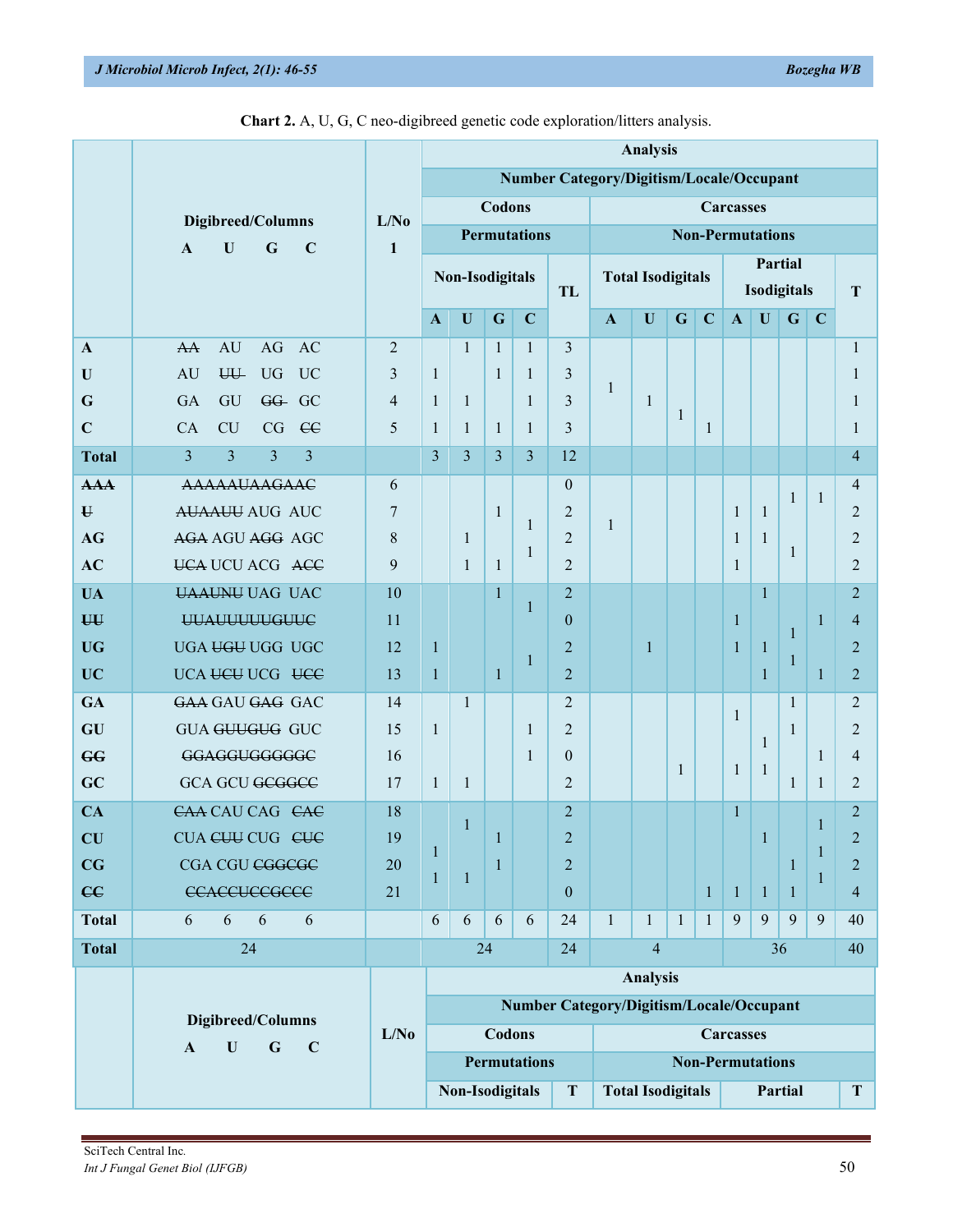|            |                           |    |              |              |              |              |              |              |              |   |             |                | Isodigitals  |                |              |                |  |  |
|------------|---------------------------|----|--------------|--------------|--------------|--------------|--------------|--------------|--------------|---|-------------|----------------|--------------|----------------|--------------|----------------|--|--|
|            |                           |    | $\mathbf{A}$ | $\mathbf{U}$ | $\mathbf G$  | $\mathbf C$  |              | $\mathbf{A}$ | $\mathbf U$  | G | $\mathbf C$ |                | A U          | G              | $\mathbf C$  |                |  |  |
| AA         | AAAAAAAUAAAGAAAC          | 22 |              |              |              |              | $\theta$     |              |              |   |             |                | 1            | $\mathbf{1}$   | $\mathbf{1}$ | 4              |  |  |
| AAU        | <b>AAUAAAUUAAUGAAUC</b>   | 23 |              |              |              |              | $\theta$     | 1            |              |   |             | $\mathbf{1}$   | 1            | $\mathbf{1}$   | 1            | 4              |  |  |
| <b>AAG</b> | AAGAAAGUAAGGAAGC          | 24 |              |              |              |              | $\theta$     |              |              |   |             | $\mathbf{1}$   | 1            | $\mathbf{1}$   | $\mathbf{1}$ | 4              |  |  |
| AAC        | AACAAACUAACGAACC          | 25 |              |              |              |              | $\theta$     |              |              |   |             | 1 <sup>1</sup> | 1            | $\mathbf{1}$   | $\mathbf{1}$ | 4              |  |  |
| <b>AUA</b> | <b>AUAAAUAUAUAGAUAC</b>   | 26 |              |              |              |              | $\theta$     |              |              |   |             | $\mathbf{1}$   | $\mathbf{1}$ | 1              | 11           | 4              |  |  |
| AUU        | <b>AUUAAUUUAUUGAUUC</b>   | 27 |              |              |              |              | $\theta$     |              |              |   |             | 1              | 1            | 1              |              | 4              |  |  |
| <b>AUG</b> | AUGAAUGUAUGG AUGC         | 28 |              |              |              |              |              |              |              |   |             | 1              | 1            | 1              | 1            | 3              |  |  |
| <b>AUC</b> | <b>AUCAAUCU AUCG AUCC</b> | 29 |              |              | $\mathbf{1}$ |              | 1            |              |              |   |             | $\mathbf{1}$   | 1            |                |              | 3              |  |  |
| <b>AGA</b> | AGAAAGAUAGAGAGAC          | 30 |              |              |              |              | $\theta$     |              |              |   |             | $\mathbf{1}$   | 1            | 1              | 1            | 4              |  |  |
| <b>AGU</b> | AGUAAGUUAGUG AGUC         | 31 |              |              |              |              | 1            |              |              |   |             | 1              | 1            | 1              |              | 3              |  |  |
| <b>AGG</b> | AGGAAGGUAGGGAGGC          | 32 |              |              |              | 1            | $\theta$     |              |              |   |             | 1              | 1            | 1              | 11           | 4              |  |  |
| <b>AGC</b> | AGCA AGCU AGCGAGCC        | 33 |              | $\mathbf{1}$ |              |              | 1            |              |              |   |             | 1              |              | $\mathbf{1}$   |              | 3              |  |  |
| <b>ACA</b> | <b>ACAAACAUACAGACAC</b>   | 34 |              |              |              |              | $\theta$     |              |              |   |             | $\mathbf{1}$   | $\mathbf{1}$ | $\mathbf{1}$   | 11           | $\overline{4}$ |  |  |
| <b>ACU</b> | ACUAACUU ACUG ACUC        | 35 |              |              |              |              | 1            |              |              |   |             | 1              | 1            |                | 1            | 3              |  |  |
| <b>ACG</b> | ACGA ACGU ACGGACGC        | 36 |              | 1            | $\mathbf{1}$ |              | 1            |              |              |   |             | 1              |              | $\mathbf{1}$   | 1            | 3              |  |  |
| <b>ACC</b> | <b>ACCAACCUACCGACCC</b>   | 37 |              |              |              |              | $\theta$     |              |              |   |             | 1 <sup>1</sup> | $\mathbf{1}$ | -1             |              | 4              |  |  |
| <b>UAA</b> | <b>UAAAUAAUUAAGUAAC</b>   | 38 |              |              |              |              | $\mathbf{0}$ |              |              |   |             | $\mathbf{1}$   | $\mathbf{1}$ | 1              | 11           | 4              |  |  |
| <b>UAU</b> | <b>UAUAUAUUUAUGUAUC</b>   | 39 |              |              |              |              | $\theta$     |              |              |   |             | 1              | $\mathbf{1}$ | $\mathbf{1}$   |              | 4              |  |  |
| <b>UAG</b> | UAGAUAGUUAGG UAGC         | 40 |              |              |              | $\mathbf{1}$ | 1            |              |              |   |             | 1              | -1           | $\mathbf{1}$   | 1            | 3              |  |  |
| <b>UAC</b> | <b>UACAUACU UACG UACC</b> | 41 |              |              | $\mathbf{1}$ |              | 1            |              |              |   |             | $\mathbf{1}$   | $\mathbf{1}$ |                |              | 3              |  |  |
| <b>UUA</b> | <b>UUAAUUAUUUAGUUAC</b>   | 42 |              |              |              |              | $\theta$     |              |              |   |             | 1 <sup>1</sup> | $\mathbf{1}$ | 1              |              | 4              |  |  |
| UUU        | <b>UUUAUUUUUUUGUUUC</b>   | 43 |              |              |              |              | $\theta$     |              |              |   |             | 1              |              | 1              | 1111         | 4              |  |  |
| <b>UUG</b> | UUGAUUGUUUGGUUGC          | 44 |              |              |              |              | $\theta$     |              | $\mathbf{1}$ |   |             | $\mathbf{1}$   | $\mathbf{1}$ | $\mathbf{1}$   |              | 4              |  |  |
| <b>UUC</b> | <b>UUCAUUCUUUCGUUCC</b>   | 45 |              |              |              |              | $\theta$     |              |              |   |             |                | $1 \vert 1$  | $\mathbf{1}$   |              | 4              |  |  |
| <b>UGA</b> | <b>UGAAUGAUUGAGUGAC</b>   | 46 |              |              |              |              | $\mathbf{1}$ |              |              |   |             | $\mathbf{1}$   | $\mathbf{1}$ | 1              |              | 3              |  |  |
| <b>UGU</b> | <b>UGUAUGUUUGUGUGUC</b>   | 47 |              |              |              | $\mathbf{1}$ | $\mathbf{0}$ |              |              |   |             | 1              | 1            | -1             |              | 4              |  |  |
| <b>UGG</b> | UGGAUGGUUGGGUGGC          | 48 |              |              |              |              | $\theta$     |              |              |   |             | 1              | 1            | $\overline{1}$ | 111          | $\overline{4}$ |  |  |
| <b>UGC</b> | UGCA UGCUUGCGUGCC         | 49 | $\mathbf{1}$ |              |              |              | 1            |              |              |   |             |                | $\mathbf{1}$ | $\mathbf{1}$   |              | 3              |  |  |
| <b>UCA</b> | UCAAUCAU UCAG UCAC        | 50 |              |              |              |              | $\mathbf{1}$ |              |              |   |             | 1 <sup>1</sup> | $\mathbf{1}$ |                |              | 3              |  |  |
| UCU        | <b>UCUAUCUUUCUGUCUC</b>   | 51 |              |              |              |              | $\mathbf{0}$ |              |              |   |             | $\mathbf{1}$   | $\mathbf{1}$ | $\mathbf{1}$   |              | $\overline{4}$ |  |  |
| <b>UCG</b> | UCGA UCGUUCGGUCGC         | 52 |              |              | $\mathbf{1}$ |              | 1            |              |              |   |             |                | 1            | 1              | 1111         | 3              |  |  |
| <b>UCC</b> | <b>UCCAUCCUUCCGUCCC</b>   | 53 | $\mathbf{1}$ |              |              |              | $\mathbf{0}$ |              |              |   |             | $\mathbf{1}$   | 1            | $\mathbf{1}$   |              | 4              |  |  |
|            | Digibreed/Columns         |    |              |              |              | Codons       |              |              |              |   |             |                |              | Exuviae        |              |                |  |  |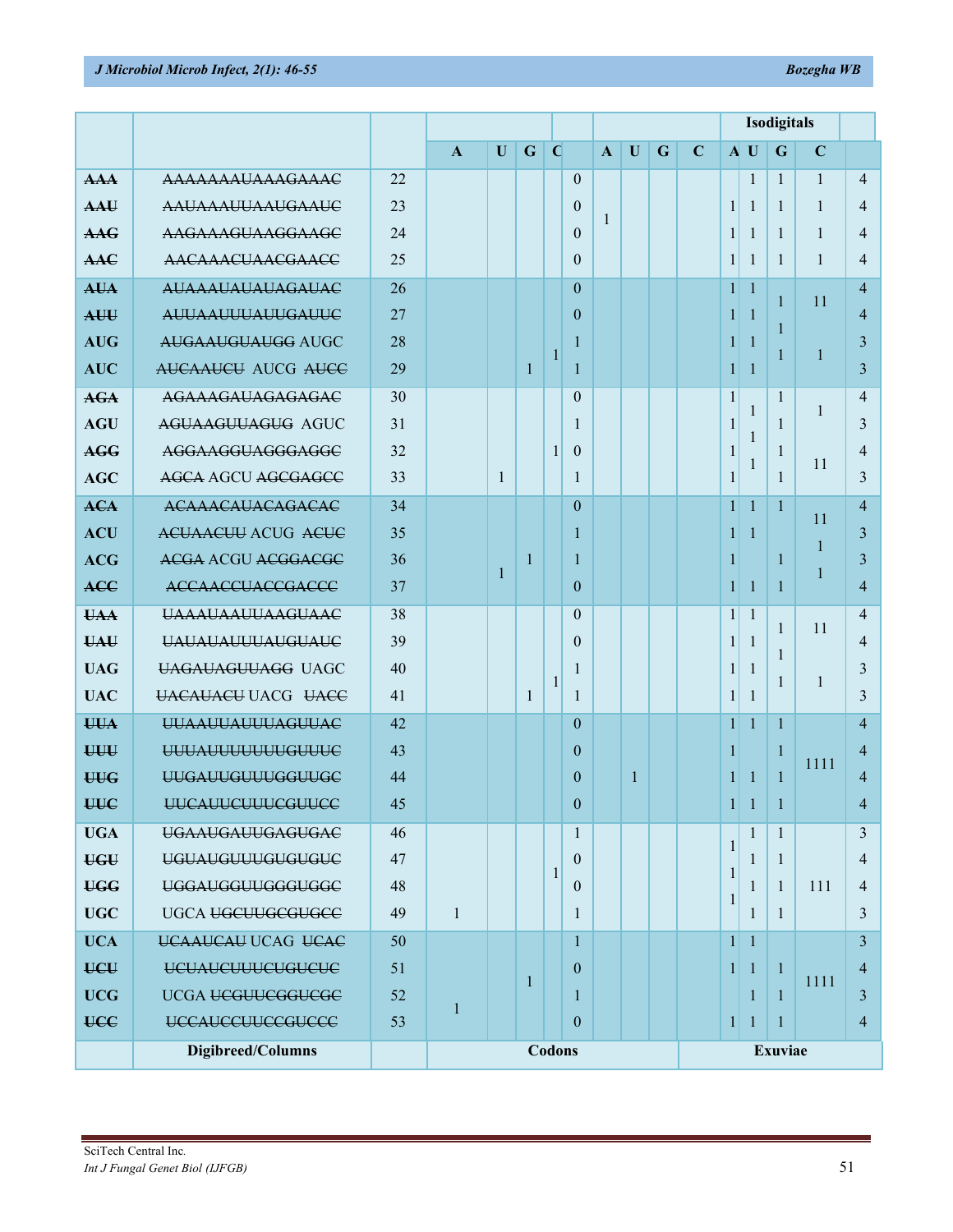|            | $\mathbf G$<br>$\mathbf C$<br>U<br>A | L/No  | <b>Permutations</b> |                     |              |                                         | <b>Non-Permutations</b> |  |           |                            |  |              |              |              |               |                |
|------------|--------------------------------------|-------|---------------------|---------------------|--------------|-----------------------------------------|-------------------------|--|-----------|----------------------------|--|--------------|--------------|--------------|---------------|----------------|
|            |                                      |       |                     | Non-<br>Isodigitals | T            | <b>Total</b><br>Isodigital<br>${\bf S}$ |                         |  |           | <b>Partial Isodigitals</b> |  |              |              | T            |               |                |
|            |                                      |       | $\mathbf{A}$        | U                   | $\mathbf G$  | $\mathbf C$                             |                         |  | $A$ U G C |                            |  | $\mathbf{A}$ | U            | G            | $\mathbf C$   |                |
| <b>GAA</b> | <b>GAAAGAAUGAAGGAAC</b>              |       |                     |                     |              |                                         | $\mathbf{0}$            |  |           |                            |  |              |              |              | 1             | $\overline{4}$ |
| <b>GAU</b> | GAUAGAUUGAUG GAUC                    | 54555 |                     |                     |              |                                         | 1                       |  |           |                            |  | 11           | 11           | 11           |               | 3              |
| <b>GAG</b> | GAGAGAGUGAGGGAGC                     | 657   |                     |                     |              | $\mathbf{1}$                            | $\boldsymbol{0}$        |  |           |                            |  | 11           | 1            | 11           | 11            | $\overline{4}$ |
| <b>GAC</b> | GACA GACU GACGGACC                   |       |                     | 1                   |              |                                         | $\mathbf{1}$            |  |           |                            |  |              |              |              |               | 3              |
| <b>GUA</b> | <b>GUAAGUAUGUAG GUAC</b>             |       |                     |                     |              |                                         | $\mathbf{1}$            |  |           |                            |  |              |              |              |               | $\overline{3}$ |
| GUU        | GUUAGUUUGUUGGUUC                     | 58596 |                     |                     |              | $\mathbf{1}$                            | $\mathbf{0}$            |  |           |                            |  | 11           | 11           | 11           | 11            | $\overline{4}$ |
| <b>GUG</b> | GUGAGUGUGUGGGUGC                     | 061   |                     |                     |              |                                         | $\overline{0}$          |  |           |                            |  | 1            | 11           | 11           | 1             | $\overline{4}$ |
| <b>GUC</b> | <b>GUCA GUCUGUCGGUCC</b>             |       | $\mathbf{1}$        |                     |              |                                         | 1                       |  |           |                            |  |              |              |              |               | 3              |
| <b>GGA</b> | GGAAGGAUGGAGGGAC                     |       |                     |                     |              |                                         | $\overline{0}$          |  |           |                            |  |              |              | 11           |               | $\overline{4}$ |
| <b>GGU</b> | GGUAGGUUGGUGGGUC                     | 62636 |                     |                     |              |                                         | $\overline{0}$          |  |           |                            |  | 11           | 11           |              | 11            | $\overline{4}$ |
| <b>GGG</b> | GGGAGGGUGGGGGGGC                     | 465   |                     |                     |              |                                         | $\overline{0}$          |  |           |                            |  | 11           | 11           |              | 11            | 4              |
| <b>GGC</b> | GGCAGGCUGGCGGGCC                     |       |                     |                     |              |                                         | $\overline{0}$          |  |           | 1                          |  |              |              | 1            |               | $\overline{4}$ |
| <b>GCA</b> | <b>GCAA GCAU GCAGGCAC</b>            |       |                     |                     |              |                                         | $\mathbf{1}$            |  |           |                            |  |              |              |              |               | 3              |
| GCU        | <b>GCUA GCUUGCUGGCUC</b>             | 66676 |                     | 1                   |              |                                         | $\mathbf{1}$            |  |           |                            |  | 1            |              | 11           | 11            | 3              |
| <b>GCG</b> | GCGAGCGUGCGGGCGC                     | 869   | $\mathbf{1}$        |                     |              |                                         | $\overline{0}$          |  |           |                            |  |              | 11           | 11           | 11            | $\overline{4}$ |
| <b>GCC</b> | GCCAGCCUGCCGGCCC                     |       |                     |                     |              |                                         | $\overline{0}$          |  |           |                            |  | 11           | $\mathbf{1}$ |              |               | $\overline{4}$ |
| <b>CAA</b> | <b>CAAACAAUCAAGCAAC</b>              |       |                     |                     |              |                                         | $\overline{0}$          |  |           |                            |  |              |              |              |               | $\overline{4}$ |
| <b>CAU</b> | CAUACAUUCAUGCAUC                     | 70717 |                     |                     | 1            |                                         | 1                       |  |           |                            |  | 11           | 11           | $\mathbf{1}$ | 11            | 3              |
| <b>CAG</b> | CAGACAGUCAGGCAGC                     | 273   |                     | 1                   |              |                                         | 1                       |  |           |                            |  | 11           |              |              | 11            | 3              |
| <b>CAC</b> | CACACACUCACGCACC                     |       |                     |                     |              |                                         | $\overline{0}$          |  |           |                            |  |              | 1            | 11           |               | $\overline{4}$ |
| <b>CUA</b> | <b>CUAACUAUCUAGCUAC</b>              |       |                     |                     |              |                                         | $\mathbf{1}$            |  |           |                            |  |              |              |              |               | $\overline{3}$ |
| CUU        | CUUACUUUCUUGGUUC                     | 74757 |                     |                     |              |                                         | $\overline{0}$          |  |           |                            |  | 11           | 11           |              | 11            | $\overline{4}$ |
| <b>CUG</b> | CUGA CUGUCUGGCUGC                    | 677   |                     |                     | $\mathbf{1}$ |                                         | $\mathbf{1}$            |  |           |                            |  |              | 11           | 11           | <sup>11</sup> | 3              |
| <b>CUC</b> | <b>CUCACUCUCUCGCUCC</b>              |       | 1                   |                     |              |                                         | $\overline{0}$          |  |           |                            |  | 1            |              | 1            |               | $\overline{4}$ |
| <b>CGA</b> | CGAA CGAU CGAGCGAC                   |       |                     |                     |              |                                         | $\mathbf{1}$            |  |           |                            |  |              |              |              |               | 3              |
| <b>CGU</b> | <b>CGUA CGUUCGUGCGUC</b>             | 78798 |                     |                     |              |                                         | 1                       |  |           |                            |  | 1            |              | 11           | 11            | 3              |
| <b>CGG</b> | <del>CGGACGGUCGGGCGGC</del>          | 081   | $\mathbf{1}$        | -1                  |              |                                         | $\theta$                |  |           |                            |  |              | 11           | 11           | 11            | $\overline{4}$ |
| <b>CGC</b> | CGCACGCUCGCGCGCC                     |       |                     |                     |              |                                         | $\Omega$                |  |           |                            |  | 11           | 1            |              |               | $\overline{4}$ |
| <b>CCA</b> | <b>CCAACCAUCCAGCCAC</b>              | 82838 |                     |                     |              |                                         | $\theta$                |  |           |                            |  | 1            | $\mathbf{1}$ | 11           | 11            | $\overline{4}$ |
| CCE        | <b>CCUACCUUCCUGCCUC</b>              | 485   |                     |                     |              |                                         | $\mathbf{0}$            |  |           |                            |  | 1            | 1            | 11           | $\mathbf{1}$  | $\overline{4}$ |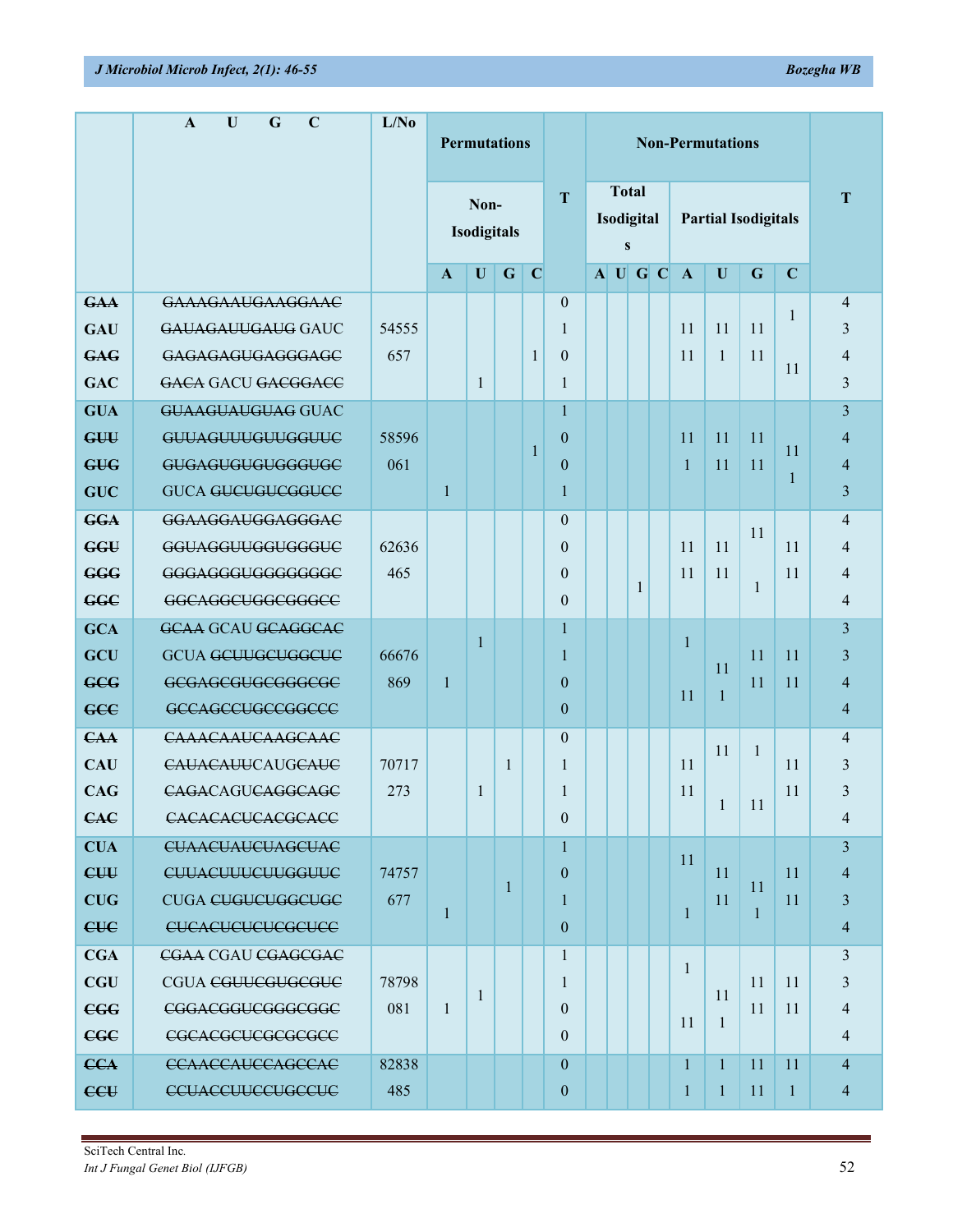| <b>CCG</b>          |         | CCGACCGUCCGGCCGC                                     |         |         |   |          |   |   | $\theta$ |              |                |              |              | ш  |     |    |    |     |
|---------------------|---------|------------------------------------------------------|---------|---------|---|----------|---|---|----------|--------------|----------------|--------------|--------------|----|-----|----|----|-----|
| <b>CCC</b>          |         | CCC A CCCLICCCCCCCC<br>coon <del>oooooooooo</del> oo |         |         |   |          |   |   | $\theta$ |              |                |              |              |    |     |    |    |     |
| Codo<br>$\mathbf n$ | 6<br>58 | 6<br>58                                              | 6<br>58 | 6<br>58 | b | $\sigma$ | 6 | 6 | 24       | $\mathbf{1}$ | $\mathbf{1}$   | $\mathbf{1}$ | $\mathbf{1}$ | 57 | 57  | 57 | 57 | 232 |
| total<br><b>TPC</b> | 64      | 64                                                   | 64      | 64      |   | 24       |   |   | 24       |              | $\overline{4}$ |              |              |    | 228 |    |    | 232 |
| <b>Total</b>        |         |                                                      |         |         |   |          |   |   | 256      |              |                |              |              |    |     |    |    |     |

*Key to Chart 2: L/No: Line Number T: Total*

The outcome of de-isodigitation process carried out on digitality level 4 of **Chart 2** in search of the genetic code is shown in **Table 2**.

|                | <b>Base 4 AUGC neo-digibreed</b> |                    |                  |                                               |                                                   |                    |                         |
|----------------|----------------------------------|--------------------|------------------|-----------------------------------------------|---------------------------------------------------|--------------------|-------------------------|
| S/N            | population at digitality levels  |                    |                  | <b>Permutations/Survivors</b><br>and Location | Non-permutation<br><b>Casualties and Location</b> | <b>Remarks</b>     |                         |
|                | Digitality level (d)             | Population $(b^d)$ | <b>Survivors</b> | Location                                      | <b>Casualties</b>                                 | <b>Location</b>    |                         |
|                | т.                               | 4 singlets         | $\overline{4}$   | Line 1                                        |                                                   |                    | Input set of<br>4 bases |
| 2              | $\overline{2}$                   | 16 duplets         | 12               | Lines $2-5$                                   | 4                                                 | Lines $2-5$        |                         |
| 3              | 3                                | 64 triplets        | 24               | 40<br>Lines $6-21$                            |                                                   | Lines $6-21$       |                         |
| $\overline{4}$ | $\overline{4}$                   | 256 quadruplets    | 24               | Lines 22-85                                   | 232                                               | Lines $22$ -<br>85 |                         |
| Col            |                                  | $\overline{2}$     | 3                | $\overline{4}$                                | 5                                                 | 6                  | Column                  |

|  |  | Table 2. The outcome of de-isodigitation process. |  |  |  |  |  |
|--|--|---------------------------------------------------|--|--|--|--|--|
|--|--|---------------------------------------------------|--|--|--|--|--|

*Note (i) The surviving 24 permutation quadruplets at digitality 4 in Table 2 <i>represent the 24 quadruplet genetic code, the long-sought treasure of the base 4 AUGC neo-digibreed indirect source, with the sequence of the quadruplet as shown in Table 1 drawn from the exploitations in Charts 1 and 2. Consequently Chart 2 is littered with 232 non-permutation quadruplets at digitality level 4, besides others at preceding digitality levels.*

*(ii) Inspection of the data in Table 2 shows that the population of formations of the base 4 AUGC neo-digibreed at every digitality level is given by the formula b<sup>d</sup> , where b is the base strength and d is the digitality of each formation at the level. It shows also that the population of the formations (b<sup>d</sup> ) at digitality level (d) is made up of permutations and non-permutations* as per columns 2, 3 and 5 whence  $b^d = p + c$  --- *(i)* where  $b = base$  strength = 4; and  $d =$  digitality ranging from 1 to 4, from *lines 1-4;*

*p=population of permutations given by nPr, where n = set, and*

*r=selection for permutation*

*c=Population of non-permutations*

The value of c for the population of non-permutation formations at each digitality level (d) can be deduced thus:- By transposition of eqn (i) we have  $c = b^d - p$ . --- (ii)

So that with eqn (ii)

At line 1,  $c = 4<sup>1</sup>-4P<sub>1</sub> = 4 - 4 = 0$ 

At line 2,  $c = 4^2 - 4P_2 = 16 - 4x3 = 16 - 12 = 4$  duplexes (carcasses)

At line 3, c =  $4^3$  –  $_4P_3$  = 64 –4x3x2 =64-24 = 40 triplets(carcasses)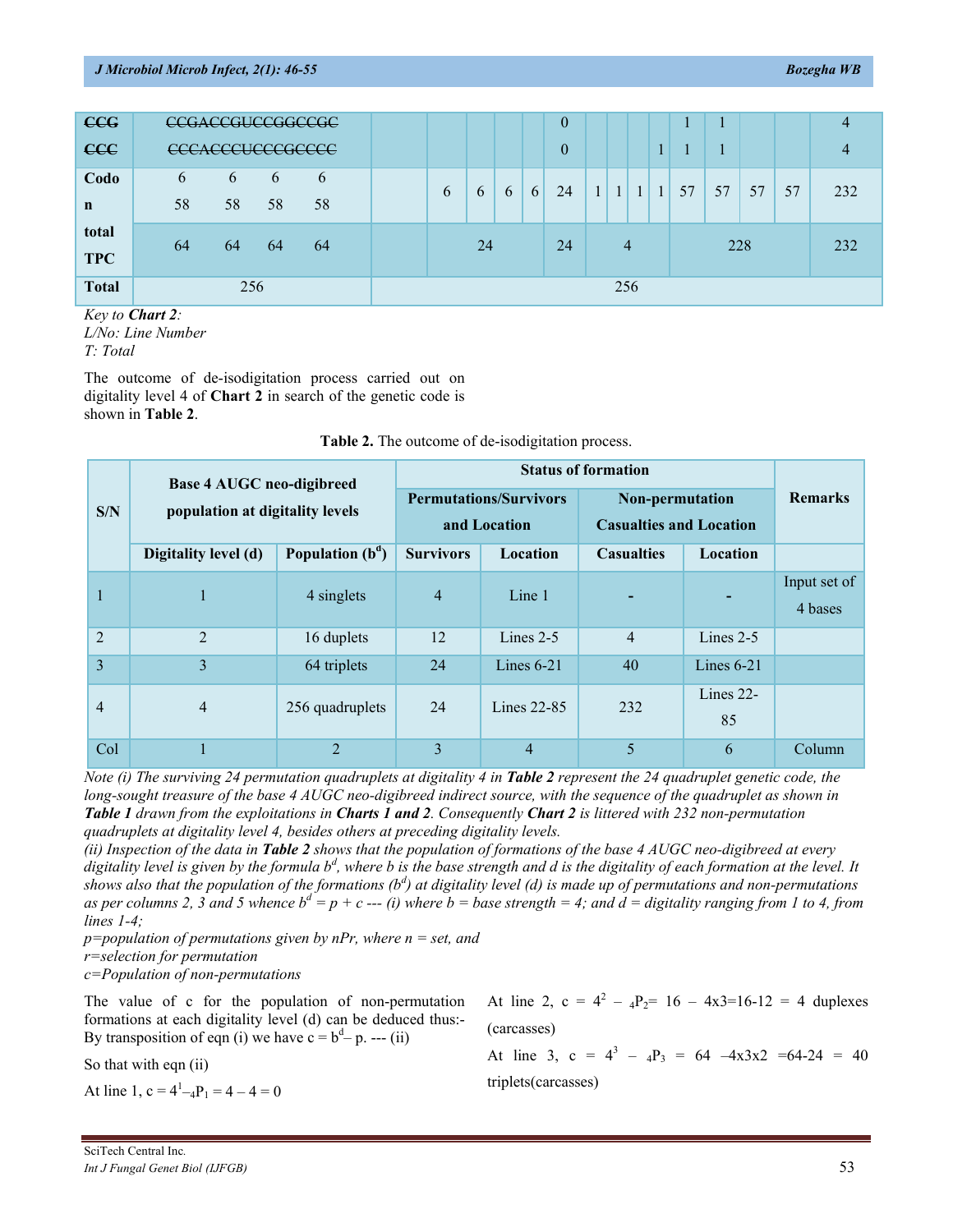At line 4,  $c = 4^4 - 4P_4 = 256 - 4x3x2x1 = 256-24 = 232$ quadruplets (carcasses)

## **RESULTS**

The results fall into four categories:

- (a) 24 permutation quadruplets (i) from **Table 2** comprising the genetic code and (ii) from **Table 1** comprising the genetic code in a unique sequence being the treasure exploited from the base 4 AUGC neo-digibreed exploration for the genetic code at digitality level 4.
- (b) Casualties of de-isodigitation process affecting numbers of non-permutations.
	- (i) 232 quadruplets at digitality 4 (carcasses)
	- (ii) 40 triplets at digitality 3 (carcasses)
	- (iii) 4 duplexes at digitality 2 (carcasses)
- (c) Numbers of surviving waste products being immature and undersized permutations (i) 24 triplets at digitality 3,

And (ii) 12 duplexes at digitality 2.

(d) Formulary  $c = b^d - nPr$  for a bonus to academics where c=non-permutations, the carcasses population in neodigibreed

nPr=Permutations population

 $b^d$ =Population of base-b neo-digibreed at digitality (d)

Since base b neodigibreed population  $(b<sup>d</sup>)$ =permutations  $(nPr)$  + non-permutations (c)

#### **DISCUSSION**

#### **Why the base 4 AUGC neo-digibreed is littered with carcasses?**

The base 4 AUGC neo-digibreed generated by the successive collateral posting method in an elongated Punnett Square to the mature digitality level 4 region is the home of all categories of integral numbers of digitality 4. However, to the combinatorist prospecting for genetic code treasure therein, it is only a mixture of permutations and nonpermutations at each of the digitalities 2, 3 and 4. So he separates the two categories by crossing out the nonpermutations along the way to leave a residue of 24 permutation quadruplets in the mature digitality 4 region for collection as the treasure found. Therefore, litters numbering 232 isodigital quadruplets in Charts 1 and 2 represent the carcasses (worthless remains) of non-permutations in the region of exploitation for the true genetic code of 24 quadruplets.

## **Aftermath of genetic code exploration**

Genetic code exploration is more or less a mining activity in the base 4 AUGC neo-digibreed quarry which leaves the landscape littered with 232 worthless remains of nonpermutations after extraction of the genetic code treasure. The fully exploited base 4 AUGC neo-digibreed is evidently a degraded mining site. Why the genetic code survived the decimation visited upon the AUGC Neo-digibreed quadruplet population by de-isodigitation.

The 24-quadruplet genetic code survived the decimation, because of the following four reasons.

And as such, no agency whatsoever can thwart it! This is reminiscent:

- (i) The genetic code is the product of the Creator's substitution of four RNA bases AUGC for twenty amino acids of protein for permutation synthesis for servicing protein synthesis geared to protein type composition and protein type proliferation and diversification with the objective of simplification and canalization of why Jesus Christ (Emmanuel, God with us, Matthew 1 v 23) as God's substitute for mankind to die for the penalty for the sin of the world (John 1 v 29), could not be killed in babyhood, when Herod ordered the killing of all male children from two years downward in Bethlehem and in all the coasts thereof in an attempt to eliminate baby Jesus Christ as a feared rival king (Matthew 2), contrary to God's gracious redemption plan for fallen man (Roman 5 v 12).
- (ii) The 24-quadruplet genetic code survived the deisodigitation, because it is a sequence of permutation quadruplets which are free from isodigitation of any kind.
- (iii) The genetic code has codon integrity for immunity against the decimation targeted at isodigitation. Codon integrity means a codon has the complete set of four base types as contained in the input set, the forebear. This again is reminiscent of the token of blood on the doorposts of the houses of the Israelites in Egypt for their immunity against the tenth plaque of killing the first born of all Egyptian households and cattle penultimate night of the flight of the Israelites from Egypt (Exodus Chapter 12).
- (iv) Lastly, the 24 quadruplet genetic code owes its preservation from the decimation visited upon the base 4 AUGC neo-digibreed at digitality level 4 by deisodigitation to integrity and compatibility of its codons, in tandem with the scriptural averment that integrity and uprightness can be waited upon for one's preservation as per Psalm. 25 v 21 which says "let integrity and uprightness preserve me: for I wait on thee", inasmuch as compatibility is the science equivalence of scripture's uprightness, where both command acceptance and acceptability anytime anywhere and are welcome. These analogies between Science and Scripture cited are among many others that reveal the mutuality between them to the extent that they are more profitably utilized